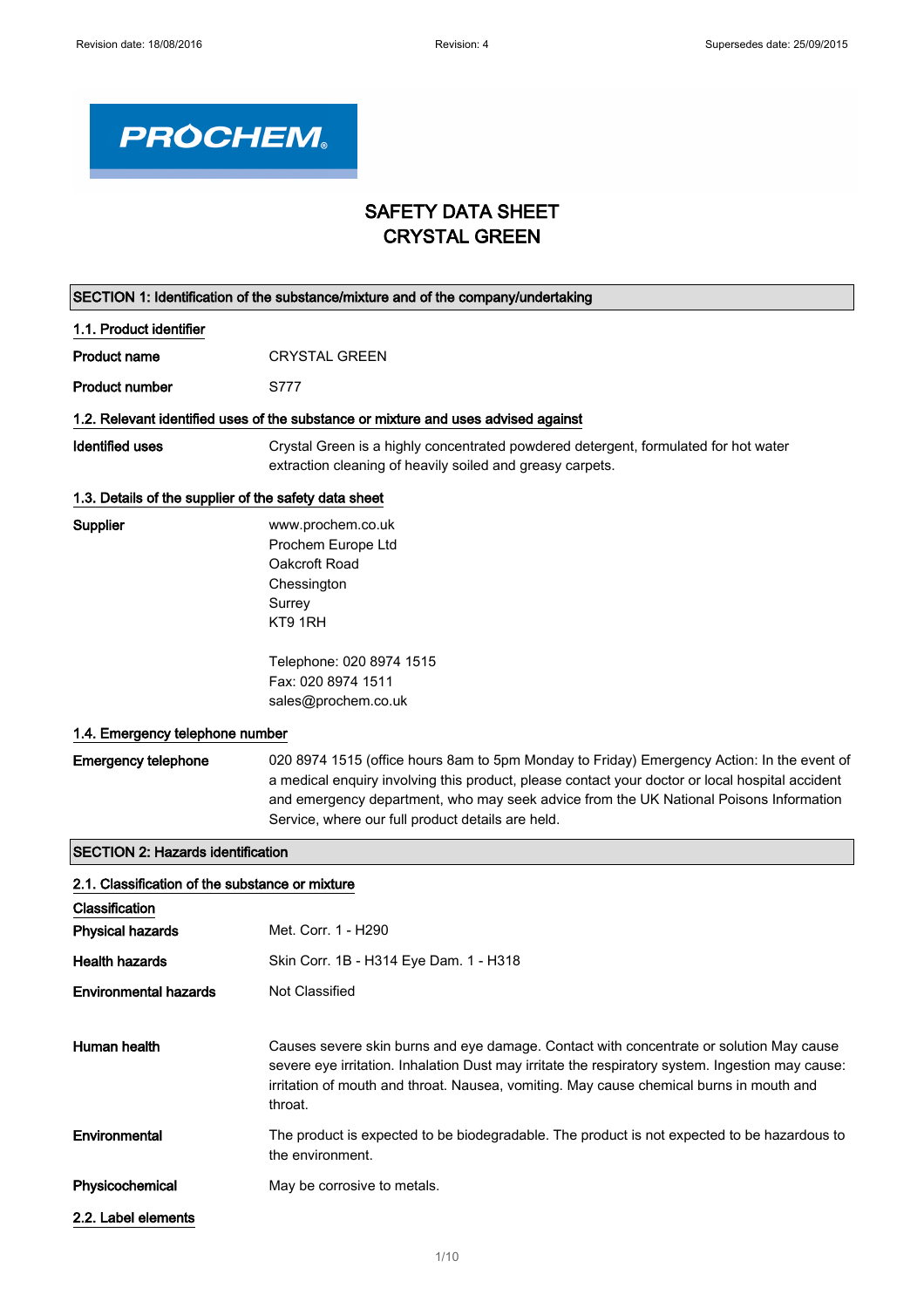# CRYSTAL GREEN

### Pictogram



| Signal word                     | Danger                                                                                                                                                                                                                                                                                                                                                                                                                                                                                                                                 |
|---------------------------------|----------------------------------------------------------------------------------------------------------------------------------------------------------------------------------------------------------------------------------------------------------------------------------------------------------------------------------------------------------------------------------------------------------------------------------------------------------------------------------------------------------------------------------------|
| <b>Hazard statements</b>        | H290 May be corrosive to metals.<br>H314 Causes severe skin burns and eye damage.                                                                                                                                                                                                                                                                                                                                                                                                                                                      |
| <b>Precautionary statements</b> | P <sub>102</sub> Keep out of reach of children.<br>P280 Wear protective gloves/protective clothing/eye protection/face protection.<br>P305+P351+P338 IF IN EYES: Rinse cautiously with water for several minutes. Remove<br>contact lenses, if present and easy to do. Continue rinsing.<br>P303+P361+P353 IF ON SKIN (or hair): Take off immediately all contaminated clothing.<br>Rinse skin with water/shower<br>P301+P330+P331 IF SWALLOWED: Rinse mouth. Do NOT induce vomiting.<br>P310 Immediately call a POISON CENTER/doctor. |
| Contains                        | Alcohols C9-11, ethoxylated, Disodium metasilicate, Tetrasodium ethylene diamine<br>tetraacetate, Alcohols, C9-11, ethoxylated                                                                                                                                                                                                                                                                                                                                                                                                         |
| Detergent labelling             | $\geq$ 30% phosphates, 5 - < 15% EDTA and salts thereof, 5 - < 15% non-ionic surfactants, < 5%<br>perfumes, Contains Hexyl cinnamal                                                                                                                                                                                                                                                                                                                                                                                                    |

## 2.3. Other hazards

See section 8 for details of exposure limits.

| SECTION 3: Composition/information on ingredients                 |                      |                                                      |  |
|-------------------------------------------------------------------|----------------------|------------------------------------------------------|--|
| 3.2. Mixtures                                                     |                      |                                                      |  |
| Sodium carbonate                                                  |                      | 10-30%                                               |  |
| CAS number: 497-19-8                                              | EC number: 207-838-8 | REACH registration number: 01-<br>2119485498-19-XXXX |  |
| Classification<br>Eye Irrit. 2 - H319                             |                      |                                                      |  |
| Alcohols C9-11, ethoxylated                                       |                      | 5-10%                                                |  |
| CAS number: 68439-46-3                                            | EC number: 614-482-0 |                                                      |  |
| <b>Classification</b><br>Acute Tox. 4 - H302<br>Eye Dam. 1 - H318 |                      |                                                      |  |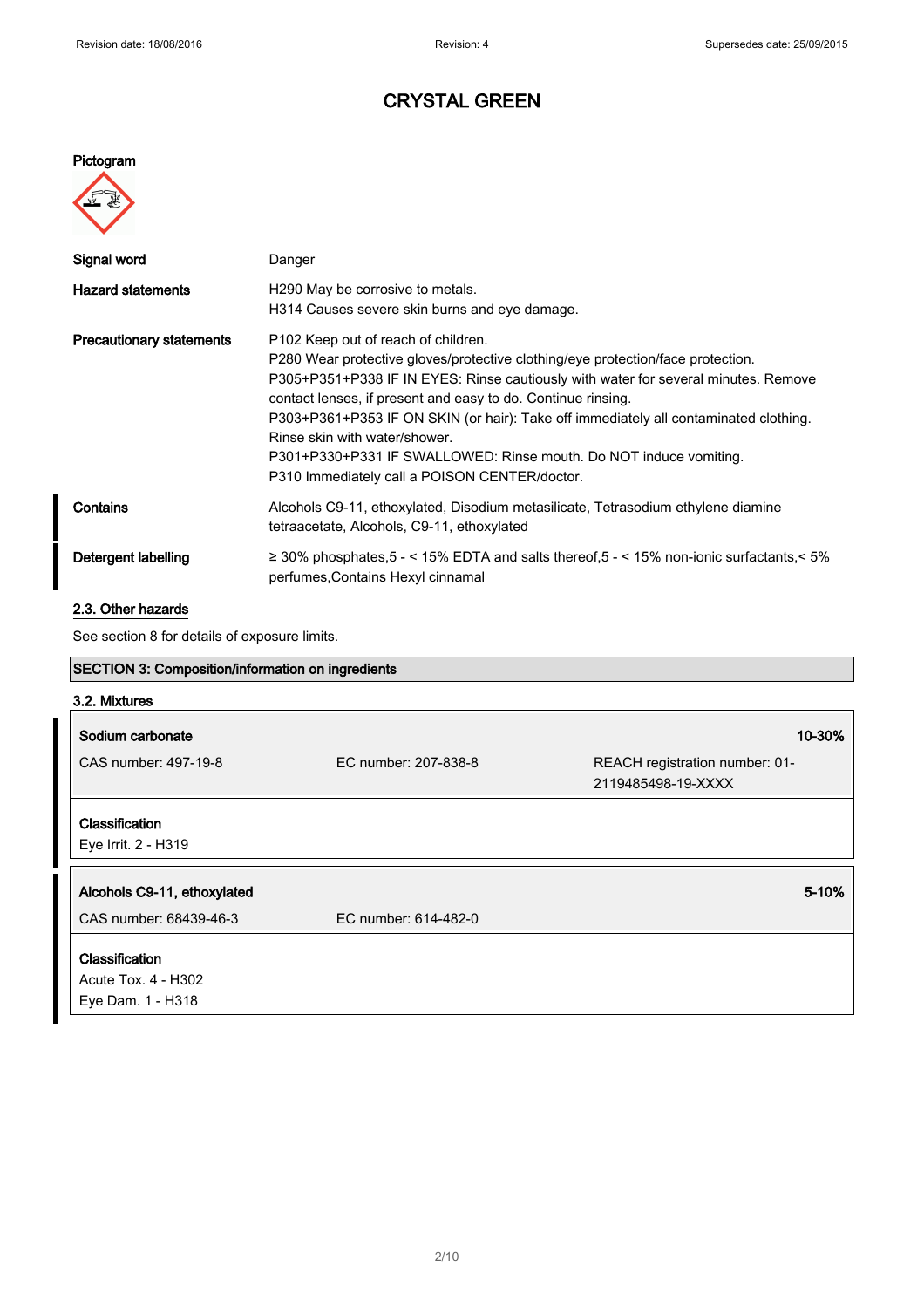| Disodium metasilicate                        |                                                                                                                                                                            | 5-10%                                                                                            |  |
|----------------------------------------------|----------------------------------------------------------------------------------------------------------------------------------------------------------------------------|--------------------------------------------------------------------------------------------------|--|
| CAS number: 6834-92-0                        | EC number: 229-912-9                                                                                                                                                       | REACH registration number: 01-<br>2119449811-37-XXXX                                             |  |
| Classification                               |                                                                                                                                                                            |                                                                                                  |  |
| Met. Corr. 1 - H290                          |                                                                                                                                                                            |                                                                                                  |  |
| Skin Corr. 1B - H314                         |                                                                                                                                                                            |                                                                                                  |  |
| Eye Dam. 1 - H318<br><b>STOT SE 3 - H335</b> |                                                                                                                                                                            |                                                                                                  |  |
|                                              |                                                                                                                                                                            |                                                                                                  |  |
| Tetrasodium ethylene diamine tetraacetate    |                                                                                                                                                                            | 5-10%                                                                                            |  |
| CAS number: 64-02-8                          | EC number: 200-573-9                                                                                                                                                       |                                                                                                  |  |
| Classification                               |                                                                                                                                                                            |                                                                                                  |  |
| Acute Tox. 4 - H302                          |                                                                                                                                                                            |                                                                                                  |  |
| <b>Acute Tox. 4 - H332</b>                   |                                                                                                                                                                            |                                                                                                  |  |
| Eye Dam. 1 - H318<br><b>STOT RE 2 - H373</b> |                                                                                                                                                                            |                                                                                                  |  |
|                                              |                                                                                                                                                                            |                                                                                                  |  |
| Alcohols, C9-11, ethoxylated                 |                                                                                                                                                                            | $1 - 5%$                                                                                         |  |
| CAS number: 68439-46-3                       | EC number: 614-482-0                                                                                                                                                       |                                                                                                  |  |
| Classification                               |                                                                                                                                                                            |                                                                                                  |  |
| Eye Dam. 1 - H318                            |                                                                                                                                                                            |                                                                                                  |  |
|                                              | The Full Text for all R-Phrases and Hazard Statements are Displayed in Section 16.                                                                                         |                                                                                                  |  |
| <b>SECTION 4: First aid measures</b>         |                                                                                                                                                                            |                                                                                                  |  |
| 4.1. Description of first aid measures       |                                                                                                                                                                            |                                                                                                  |  |
| Inhalation                                   | powder is accidentally inhaled then treat as ingestion. Rinse nose and mouth with water.                                                                                   | Move affected person to fresh air at once. Get medical attention if any discomfort continues. If |  |
| Ingestion                                    | Rinse mouth thoroughly with water. Give plenty of water to drink. Never give anything by<br>mouth to an unconscious person. Get medical attention. Do not induce vomiting. |                                                                                                  |  |
| Skin contact                                 | Rinse immediately with plenty of water. Get medical attention if irritation persists after<br>washing.                                                                     |                                                                                                  |  |
| Eye contact                                  | Rinse immediately with plenty of water. Remove any contact lenses and open eyelids wide<br>apart. Continue to rinse for at least 15 minutes. Get medical attention.        |                                                                                                  |  |
|                                              | 4.2. Most important symptoms and effects, both acute and delayed                                                                                                           |                                                                                                  |  |
| Skin contact                                 | Causes severe skin burns and eye damage.                                                                                                                                   |                                                                                                  |  |
| Eye contact                                  | May cause severe eye irritation. May cause blurred vision and serious eye damage.                                                                                          |                                                                                                  |  |
|                                              | 4.3. Indication of any immediate medical attention and special treatment needed                                                                                            |                                                                                                  |  |
| <b>Specific treatments</b>                   | with plenty of water.                                                                                                                                                      | In the event of contact with eyes or ingestion seek immediate medical help. Rinse immediately    |  |
| <b>SECTION 5: Firefighting measures</b>      |                                                                                                                                                                            |                                                                                                  |  |
| 5.1. Extinguishing media                     |                                                                                                                                                                            |                                                                                                  |  |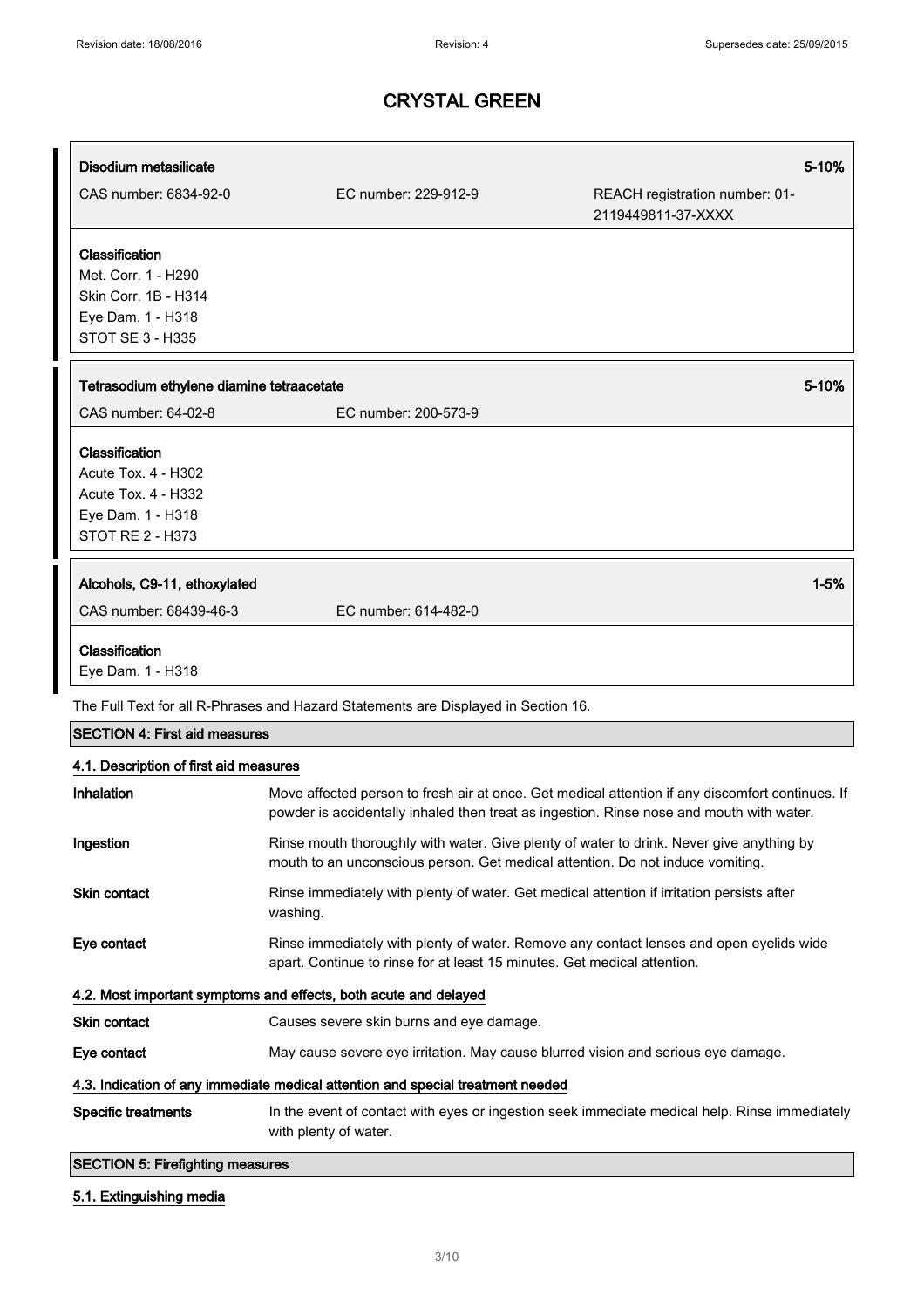| Suitable extinguishing media                                                    | The product is not flammable. Use fire-extinguishing media suitable for the surrounding fire.<br>Water spray, dry powder or carbon dioxide.                                                                                                            |  |  |  |  |
|---------------------------------------------------------------------------------|--------------------------------------------------------------------------------------------------------------------------------------------------------------------------------------------------------------------------------------------------------|--|--|--|--|
| 5.2. Special hazards arising from the substance or mixture                      |                                                                                                                                                                                                                                                        |  |  |  |  |
| Specific hazards                                                                | No unusual fire or explosion hazards noted.                                                                                                                                                                                                            |  |  |  |  |
| <b>Hazardous combustion</b><br>products                                         | Thermal decomposition or combustion products may include the following substances: Oxides<br>of carbon.                                                                                                                                                |  |  |  |  |
| 5.3. Advice for firefighters                                                    |                                                                                                                                                                                                                                                        |  |  |  |  |
| Special protective equipment<br>for firefighters                                | Wear positive-pressure self-contained breathing apparatus (SCBA) and appropriate protective<br>clothing.                                                                                                                                               |  |  |  |  |
| <b>SECTION 6: Accidental release measures</b>                                   |                                                                                                                                                                                                                                                        |  |  |  |  |
|                                                                                 | 6.1. Personal precautions, protective equipment and emergency procedures                                                                                                                                                                               |  |  |  |  |
| <b>Personal precautions</b>                                                     | Wear protective clothing as described in Section 8 of this safety data sheet.                                                                                                                                                                          |  |  |  |  |
| 6.2. Environmental precautions                                                  |                                                                                                                                                                                                                                                        |  |  |  |  |
| <b>Environmental precautions</b>                                                | Avoid discharge into drains or watercourses or onto the ground.                                                                                                                                                                                        |  |  |  |  |
| 6.3. Methods and material for containment and cleaning up                       |                                                                                                                                                                                                                                                        |  |  |  |  |
| Methods for cleaning up                                                         | For concentrate: Collect spillage with a shovel and broom, or similar and reuse, if possible.<br>For solution: Absorb spillage with non-combustible, absorbent material. Collect and place in<br>suitable waste disposal containers and seal securely. |  |  |  |  |
| 6.4. Reference to other sections                                                |                                                                                                                                                                                                                                                        |  |  |  |  |
| Reference to other sections                                                     | For personal protection, see Section 8. For waste disposal, see Section 13.                                                                                                                                                                            |  |  |  |  |
| <b>SECTION 7: Handling and storage</b>                                          |                                                                                                                                                                                                                                                        |  |  |  |  |
| 7.1. Precautions for safe handling                                              |                                                                                                                                                                                                                                                        |  |  |  |  |
| <b>Usage precautions</b>                                                        | Wear protective clothing as described in Section 8 of this safety data sheet. Wash hands<br>thoroughly after handling. Wash contaminated clothing before reuse. Do not eat, drink or<br>smoke when using this product.                                 |  |  |  |  |
|                                                                                 | 7.2. Conditions for safe storage, including any incompatibilities                                                                                                                                                                                      |  |  |  |  |
| <b>Storage precautions</b>                                                      | Do not store near heat sources or expose to high temperatures. Store in closed original<br>container at temperatures between 5°C and 30°C. Keep out of the reach of children. Store<br>away from the following materials: Metals.                      |  |  |  |  |
| 7.3. Specific end use(s)                                                        |                                                                                                                                                                                                                                                        |  |  |  |  |
| Specific end use(s)                                                             | The identified uses for this product are detailed in Section 1.2.                                                                                                                                                                                      |  |  |  |  |
| <b>SECTION 8: Exposure Controls/personal protection</b>                         |                                                                                                                                                                                                                                                        |  |  |  |  |
| 8.1. Control parameters<br>Occupational exposure limits<br>NUI = Nuisance Dust. | Long-term exposure limit (8-hour TWA): NUI 4 mg/m3 resp.dust 10 mg/m3 total dust                                                                                                                                                                       |  |  |  |  |

### Disodium metasilicate

Short-term exposure limit (15-minute): SUP 2 mg/m<sup>3</sup> SUP = Supplier's recommendation.

### 8.2. Exposure controls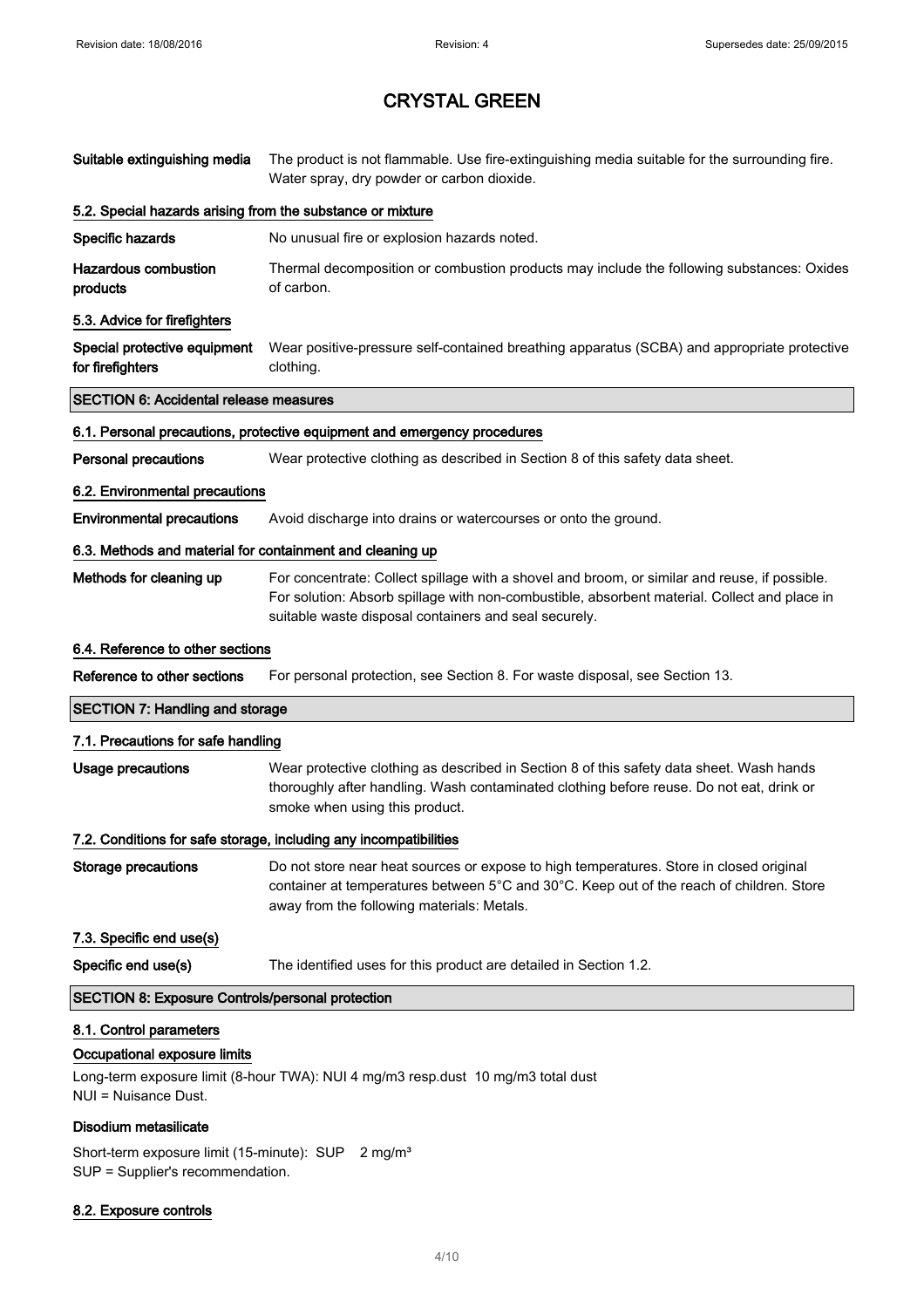### Protective equipment

| ΨÌ |
|----|
| λ  |
|    |

| Appropriate engineering<br>controls | Provide adequate ventilation.                                                                                                                                                                                                                         |
|-------------------------------------|-------------------------------------------------------------------------------------------------------------------------------------------------------------------------------------------------------------------------------------------------------|
| Eye/face protection                 | Side shield safety glasses are recommended when handling this product.                                                                                                                                                                                |
| Hand protection                     | Wear protective gloves. It is recommended that gloves are made of the following material:<br>Nitrile rubber. Protective gloves should be inspected for wear before use and replaced<br>regularly in accordance with the manufacturers specifications. |
| Hygiene measures                    | Wash hands thoroughly after handling. Wash contaminated clothing before reuse. Do not eat,<br>drink or smoke when using this product.                                                                                                                 |
| <b>Respiratory protection</b>       | Not required in normal use.                                                                                                                                                                                                                           |

## SECTION 9: Physical and Chemical Properties

### 9.1. Information on basic physical and chemical properties

| Appearance                                      | Powder.                    |  |  |  |  |
|-------------------------------------------------|----------------------------|--|--|--|--|
| Colour                                          | Green.                     |  |  |  |  |
| Odour                                           | Herbal Lemon.              |  |  |  |  |
| <b>Odour threshold</b>                          | Not determined.            |  |  |  |  |
| pH                                              | pH (diluted solution): 9.5 |  |  |  |  |
| Initial boiling point and range                 | Not applicable.            |  |  |  |  |
| <b>Evaporation rate</b>                         | Not determined.            |  |  |  |  |
| Upper/lower flammability or<br>explosive limits | Not applicable.            |  |  |  |  |
| Vapour pressure                                 | Not determined.            |  |  |  |  |
| Vapour density                                  | Not determined.            |  |  |  |  |
| <b>Relative density</b>                         | 1.07                       |  |  |  |  |
| Solubility(ies)                                 | Soluble in water.          |  |  |  |  |
| <b>Partition coefficient</b>                    | Not determined.            |  |  |  |  |
| Auto-ignition temperature                       | Not determined.            |  |  |  |  |
| <b>Viscosity</b>                                | Not determined.            |  |  |  |  |
| <b>Explosive properties</b>                     | Not applicable.            |  |  |  |  |
| <b>Oxidising properties</b>                     | Not applicable.            |  |  |  |  |
| 9.2. Other information                          |                            |  |  |  |  |
| Other information                               | None.                      |  |  |  |  |
| <b>SECTION 10: Stability and reactivity</b>     |                            |  |  |  |  |

## 10.1. Reactivity

Reactivity There are no known reactivity hazards associated with this product.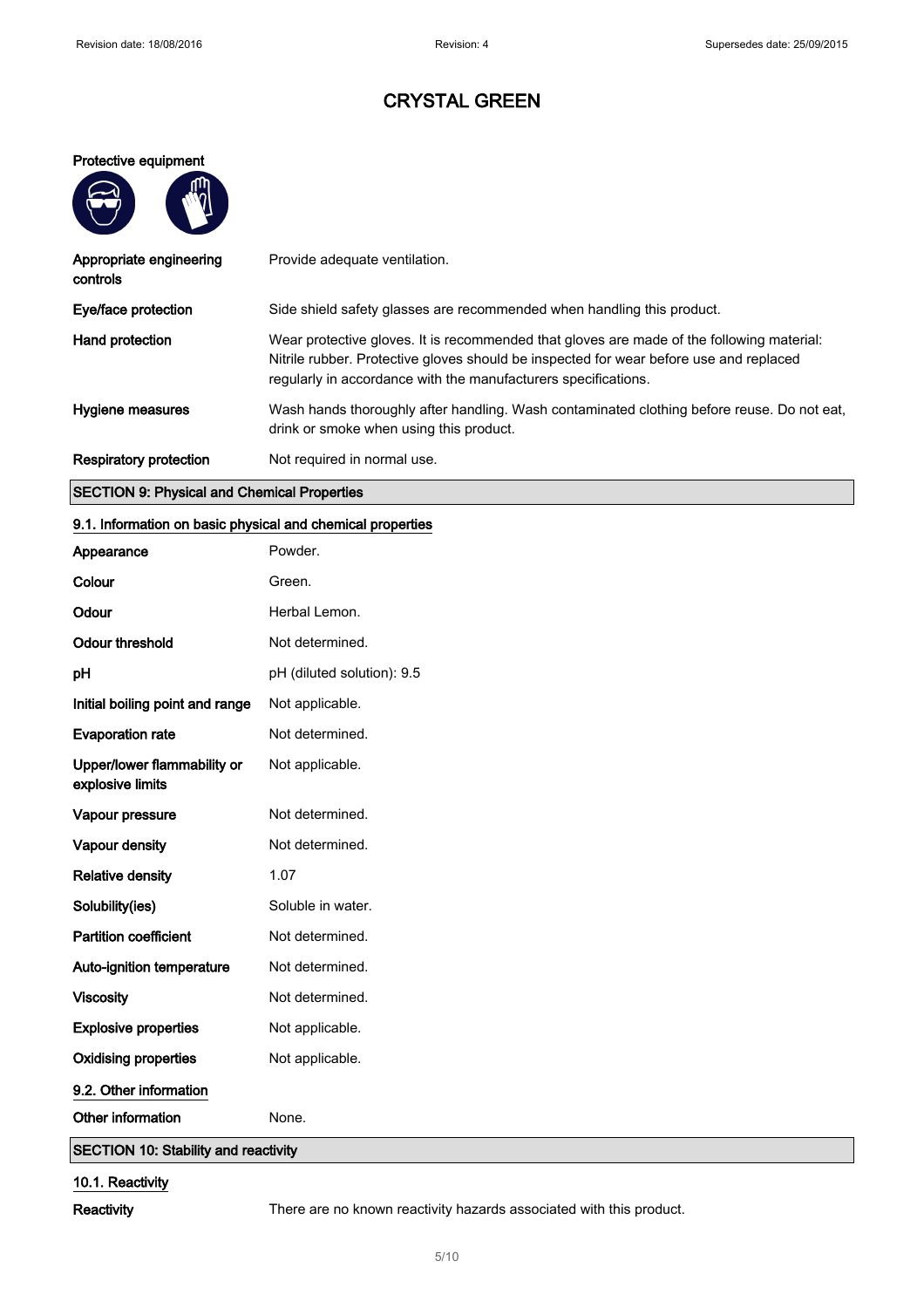| 10.2. Chemical stability                                            |                                                                                                                                                                                                                                                                                                                          |
|---------------------------------------------------------------------|--------------------------------------------------------------------------------------------------------------------------------------------------------------------------------------------------------------------------------------------------------------------------------------------------------------------------|
| <b>Stability</b>                                                    | Stable at normal ambient temperatures.                                                                                                                                                                                                                                                                                   |
| 10.3. Possibility of hazardous reactions                            |                                                                                                                                                                                                                                                                                                                          |
| <b>Possibility of hazardous</b><br>reactions                        | Not determined.                                                                                                                                                                                                                                                                                                          |
| 10.4. Conditions to avoid                                           |                                                                                                                                                                                                                                                                                                                          |
| <b>Conditions to avoid</b>                                          | Store in closed original container at temperatures between 5°C and 30°C. Protect from<br>freezing and direct sunlight.                                                                                                                                                                                                   |
| 10.5. Incompatible materials                                        |                                                                                                                                                                                                                                                                                                                          |
| Materials to avoid                                                  | Strong acids. Oxidising materials. Metals.                                                                                                                                                                                                                                                                               |
| 10.6. Hazardous decomposition products                              |                                                                                                                                                                                                                                                                                                                          |
| <b>Hazardous decomposition</b><br>products                          | Thermal decomposition or combustion products may include the following substances: Oxides<br>of carbon.                                                                                                                                                                                                                  |
| <b>SECTION 11: Toxicological information</b>                        |                                                                                                                                                                                                                                                                                                                          |
| 11.1. Information on toxicological effects                          |                                                                                                                                                                                                                                                                                                                          |
| <b>Toxicological effects</b>                                        | This product is corrosive. May cause chemical burns in mouth and throat. Ingestion may<br>cause: Gastrointestinal symptoms, including upset stomach. Nausea, vomiting. Considered to<br>be a low inhalation hazard at normal workplace temperatures. Dust in high concentrations<br>may irritate the respiratory system. |
| Acute toxicity - oral                                               |                                                                                                                                                                                                                                                                                                                          |
| ATE oral (mg/kg)                                                    | 5,498.28                                                                                                                                                                                                                                                                                                                 |
| Acute toxicity - inhalation<br>ATE inhalation (dusts/mists<br>mg/l) | 28.92                                                                                                                                                                                                                                                                                                                    |
| <b>Skin corrosion/irritation</b><br>Skin corrosion/irritation       | Causes severe burns.                                                                                                                                                                                                                                                                                                     |
| Serious eye damage/irritation                                       |                                                                                                                                                                                                                                                                                                                          |
| Serious eye damage/irritation                                       | Contact with concentrate or solution May cause severe eye irritation. Risk of serious damage<br>to eyes. May cause possible injury if not promptly rinsed.                                                                                                                                                               |
| Skin sensitisation                                                  |                                                                                                                                                                                                                                                                                                                          |
| <b>Skin sensitisation</b>                                           | Contains Hexyl cinnamal                                                                                                                                                                                                                                                                                                  |
| Germ cell mutagenicity                                              |                                                                                                                                                                                                                                                                                                                          |
| Genotoxicity - in vitro                                             | No effects expected based upon current data.                                                                                                                                                                                                                                                                             |
| Carcinogenicity<br>Carcinogenicity                                  | No effects expected based upon current data.                                                                                                                                                                                                                                                                             |
| <b>Reproductive toxicity</b><br>Reproductive toxicity - fertility   | No effects expected based upon current data.                                                                                                                                                                                                                                                                             |
| Toxicological information on ingredients.                           |                                                                                                                                                                                                                                                                                                                          |

## Sodium carbonate

## Acute toxicity - oral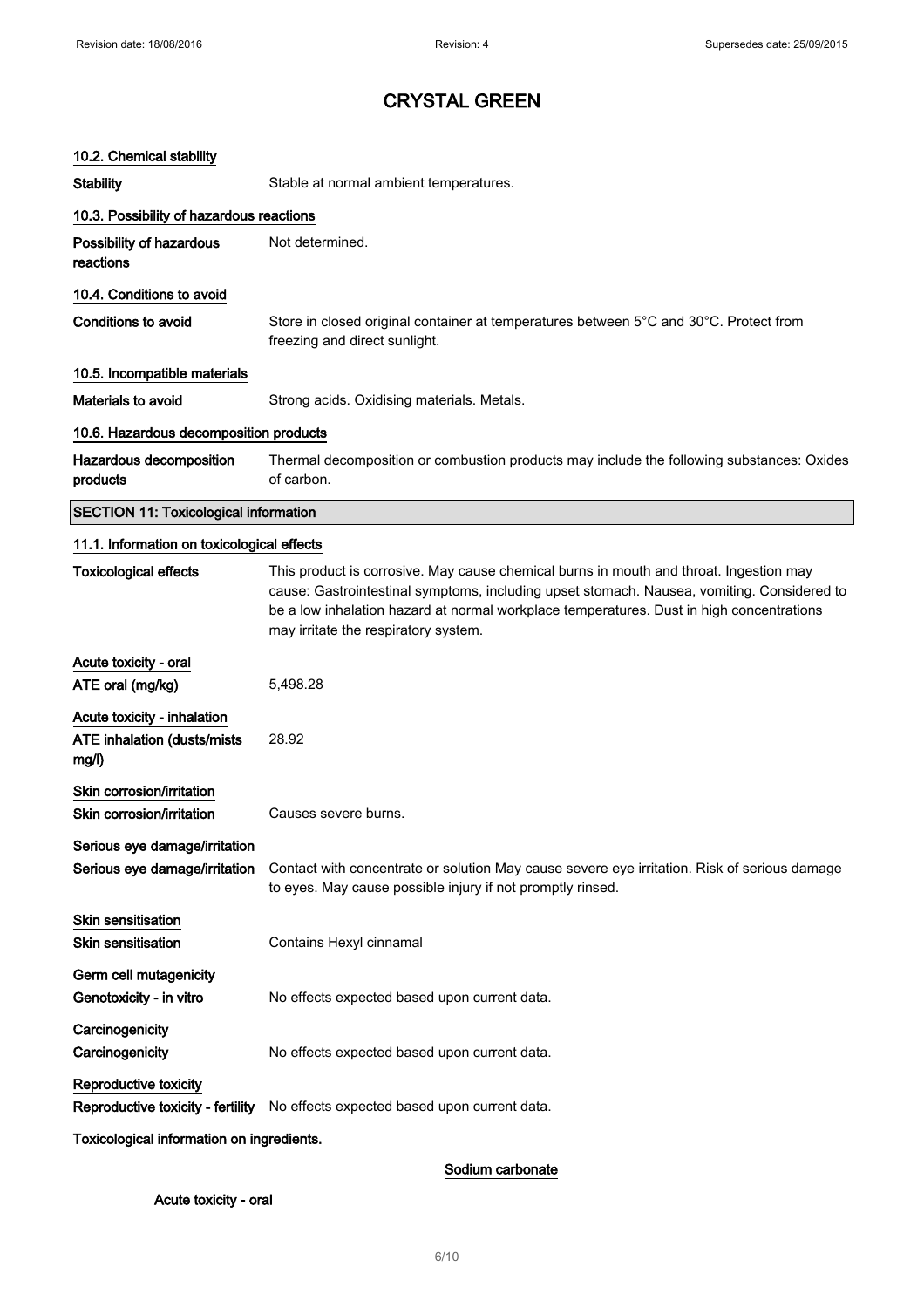| Acute toxicity oral (LD <sub>50</sub><br>mg/kg)           | 2,800.0 |                                           |
|-----------------------------------------------------------|---------|-------------------------------------------|
| <b>Species</b>                                            | Rat     |                                           |
| Acute toxicity - dermal                                   |         |                                           |
| Acute toxicity dermal (LD <sub>50</sub> 2,000.0<br>mg/kg) |         |                                           |
| <b>Species</b>                                            | Rabbit  |                                           |
|                                                           |         | Alcohols C9-11, ethoxylated               |
| Acute toxicity - oral                                     |         |                                           |
| Acute toxicity oral (LD <sub>50</sub><br>mg/kg)           | 300.0   |                                           |
| Acute toxicity - dermal                                   |         |                                           |
| Acute toxicity dermal (LD <sub>50</sub> 2,000.0<br>mg/kg) |         |                                           |
|                                                           |         | Disodium metasilicate                     |
| Acute toxicity - oral                                     |         |                                           |
| Acute toxicity oral (LD <sub>50</sub><br>mg/kg)           | 1,280.0 |                                           |
| <b>Species</b>                                            | Rat     |                                           |
|                                                           |         | Tetrasodium ethylene diamine tetraacetate |
| Acute toxicity - oral                                     |         |                                           |
| Acute toxicity oral (LD <sub>50</sub><br>mg/kg)           | 1,000.0 |                                           |
| <b>Species</b>                                            | Rat     |                                           |
| ATE oral (mg/kg)                                          | 1,000.0 |                                           |
| Acute toxicity - inhalation                               |         |                                           |
| <b>ATE</b> inhalation<br>(dusts/mists mg/l)               | 1.5     |                                           |
|                                                           |         | Alcohols, C9-11, ethoxylated              |
| Acute toxicity - dermal                                   |         |                                           |
| Acute toxicity dermal (LD <sub>50</sub> 2,000.0<br>mg/kg) |         |                                           |
| 12: Ecological Information                                |         |                                           |
|                                                           |         |                                           |

## 12.1. Toxicity

**SECTION** 

Toxicity The product is not expected to be hazardous to the environment.

## Ecological information on ingredients.

Alcohols C9-11, ethoxylated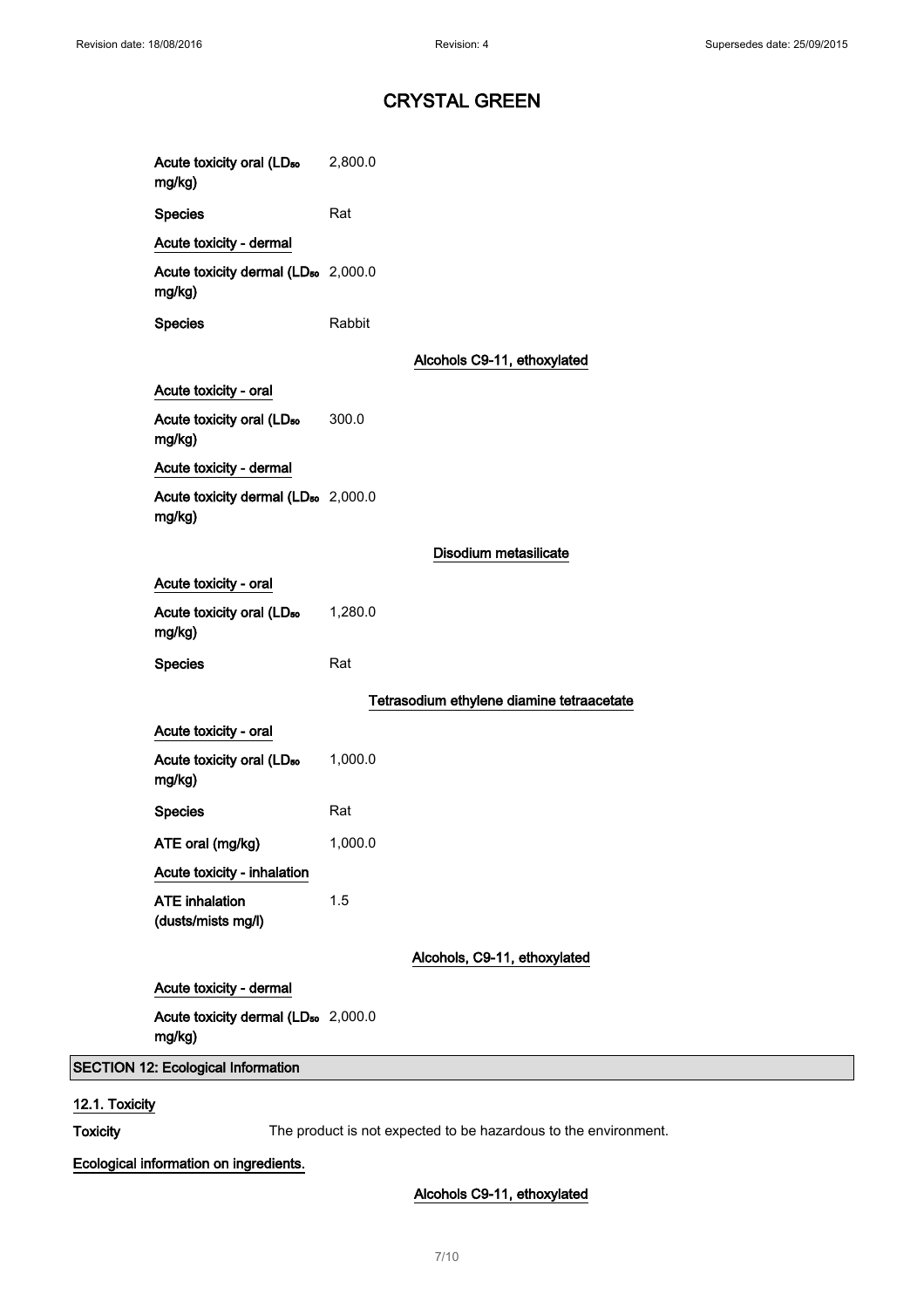|                                                                                                                 | Acute toxicity - fish                                                                              |             | $LC50$ , : > 10 mg/l,                                    |
|-----------------------------------------------------------------------------------------------------------------|----------------------------------------------------------------------------------------------------|-------------|----------------------------------------------------------|
|                                                                                                                 | Acute toxicity - aquatic<br>invertebrates                                                          |             | $EC_{50}$ , : > 1 mg/l,                                  |
|                                                                                                                 | Acute toxicity - aquatic<br>plants                                                                 |             | $IC_{50}$ , : > 10 mg/l,                                 |
|                                                                                                                 |                                                                                                    |             | Disodium metasilicate                                    |
|                                                                                                                 | Acute toxicity - fish                                                                              |             | LC50, 96 hours: 210 mg/l, Brachydanio rerio (Zebra Fish) |
|                                                                                                                 | Acute toxicity - aquatic<br>invertebrates                                                          |             | EC <sub>50</sub> , 48 hours: 1700 mg/l, Daphnia magna    |
|                                                                                                                 |                                                                                                    |             | Tetrasodium ethylene diamine tetraacetate                |
|                                                                                                                 | Acute toxicity - fish                                                                              |             | LC <sub>50</sub> , 96 hours: $> 100$ mg/l, Fish          |
|                                                                                                                 | Acute toxicity - aquatic<br>invertebrates                                                          |             | EC <sub>50</sub> , 48 hours: > 100 mg/l, Daphnia magna   |
|                                                                                                                 | Acute toxicity - aquatic<br>plants                                                                 |             | IC <sub>50</sub> , 72 hours: > 100 mg/l, Algae           |
|                                                                                                                 |                                                                                                    |             | Alcohols, C9-11, ethoxylated                             |
|                                                                                                                 | Acute toxicity - fish                                                                              |             | LC50, : 1-10 mg/l,                                       |
|                                                                                                                 | Acute toxicity - aquatic<br>invertebrates                                                          |             | $EC_{50}$ , : 1-10 mg/l,                                 |
|                                                                                                                 | Acute toxicity - aquatic<br>plants                                                                 |             | $IC_{50}$ , : 1-10 mg/l,                                 |
|                                                                                                                 | 12.2. Persistence and degradability                                                                |             |                                                          |
| Persistence and degradability The product is expected to be biodegradable.                                      |                                                                                                    |             |                                                          |
|                                                                                                                 | 12.3. Bioaccumulative potential                                                                    |             |                                                          |
| <b>Bioaccumulative potential</b><br>The product does not contain any substances expected to be bioaccumulating. |                                                                                                    |             |                                                          |
| <b>Partition coefficient</b><br>Not determined.                                                                 |                                                                                                    |             |                                                          |
| 12.4. Mobility in soil                                                                                          |                                                                                                    |             |                                                          |
| <b>Mobility</b>                                                                                                 | The product is soluble in water.                                                                   |             |                                                          |
| 12.5. Results of PBT and vPvB assessment                                                                        |                                                                                                    |             |                                                          |
| assessment                                                                                                      | Results of PBT and vPvB<br>This product does not contain any substances classified as PBT or vPvB. |             |                                                          |
|                                                                                                                 | 12.6. Other adverse effects                                                                        |             |                                                          |
| Other adverse effects                                                                                           |                                                                                                    | None known. |                                                          |
| <b>SECTION 13: Disposal considerations</b>                                                                      |                                                                                                    |             |                                                          |
|                                                                                                                 | 13.1. Waste treatment methods                                                                      |             |                                                          |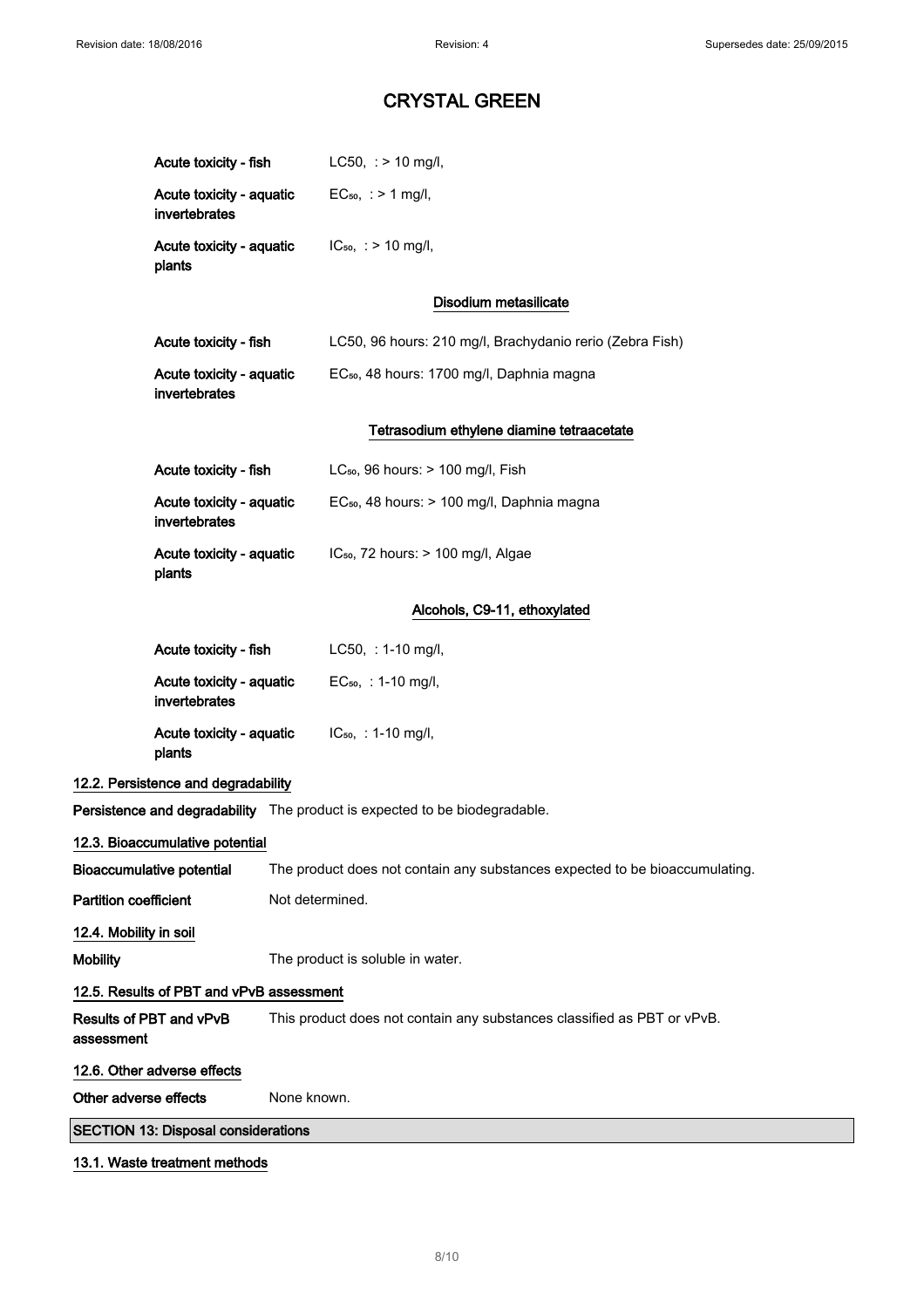## Disposal methods Dispose of waste to licensed waste disposal site in accordance with the requirements of the local Waste Disposal Authority. Empty containers should be rinsed with water then crushed and disposed of at legal waste disposal site.

### SECTION 14: Transport information

## 14.1. UN number

| UN No. (ADR/RID) | 3262 |
|------------------|------|
| UN No. (IMDG)    | 3262 |

### 14.2. UN proper shipping name

Corrosive solid, basic, inorganic, N.O.S. (contains disodium trioxosilicate)

| 14.3. Transport hazard class(es) |   |
|----------------------------------|---|
| <b>ADR/RID class</b>             | 8 |
| <b>IMDG class</b>                | 8 |
| 14.4. Packing group              |   |
| <b>ADR/RID packing group</b>     | Ш |
| <b>IMDG packing group</b>        | Ш |

### 14.5. Environmental hazards

Environmentally hazardous substance/marine pollutant No.

### 14.6. Special precautions for user

No special storage precautions required. Supplied in accordance with "Limited Quantity" provisions.

### 14.7. Transport in bulk according to Annex II of MARPOL73/78 and the IBC Code

### Transport in bulk according to Not applicable. Annex II of MARPOL 73/78 and the IBC Code

#### SECTION 15: Regulatory information

#### 15.1. Safety, health and environmental regulations/legislation specific for the substance or mixture

| <b>National regulations</b> | The Control of Substances Hazardous to Health Regulations 2002 (SI 2002 No. 2677) (as<br>amended).                                                                                                                                                                                                                                                                                                         |
|-----------------------------|------------------------------------------------------------------------------------------------------------------------------------------------------------------------------------------------------------------------------------------------------------------------------------------------------------------------------------------------------------------------------------------------------------|
| EU legislation              | Regulation (EC) No 1907/2006 of the European Parliament and of the Council of 18<br>December 2006 concerning the Registration, Evaluation, Authorisation and Restriction of<br>Chemicals (REACH) (as amended).<br>Regulation (EC) No 1272/2008 of the European Parliament and of the Council of 16<br>December 2008 on classification, labelling and packaging of substances and mixtures (as<br>amended). |

#### 15.2. Chemical safety assessment

No chemical safety assessment has been carried out.

## SECTION 16: Other information

| General information | Telephone 020 8974 1515 |
|---------------------|-------------------------|
|                     |                         |

Revision comments NOTE: Lines within the margin indicate significant changes from the previous revision.